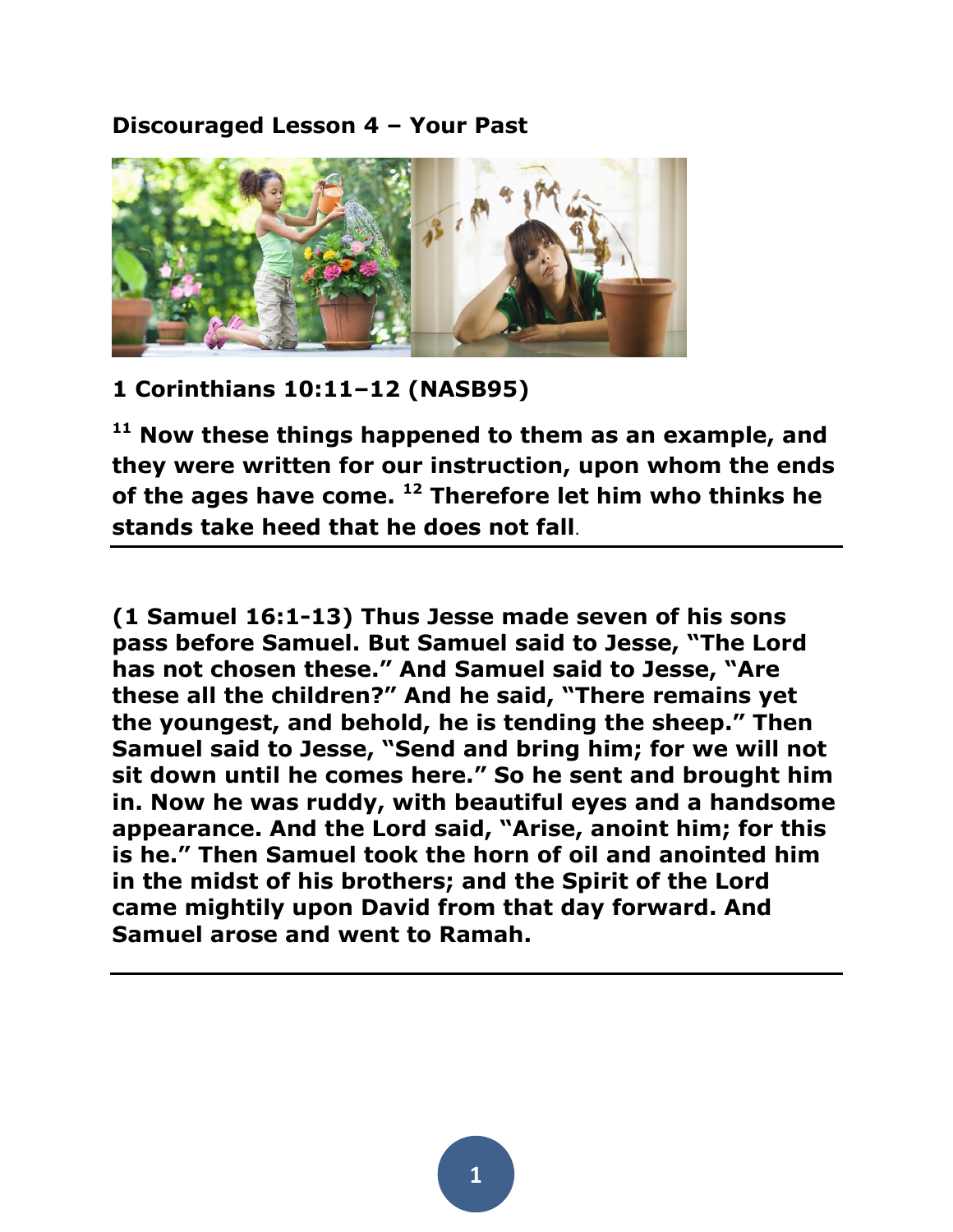# **1 Samuel 13:14 (NASB95)**

**<sup>14</sup> "But now your kingdom shall not endure. The LORD has sought out for Himself a man after His own heart, and the LORD has appointed him as ruler over His people, because you have not kept what the LORD commanded you."** 

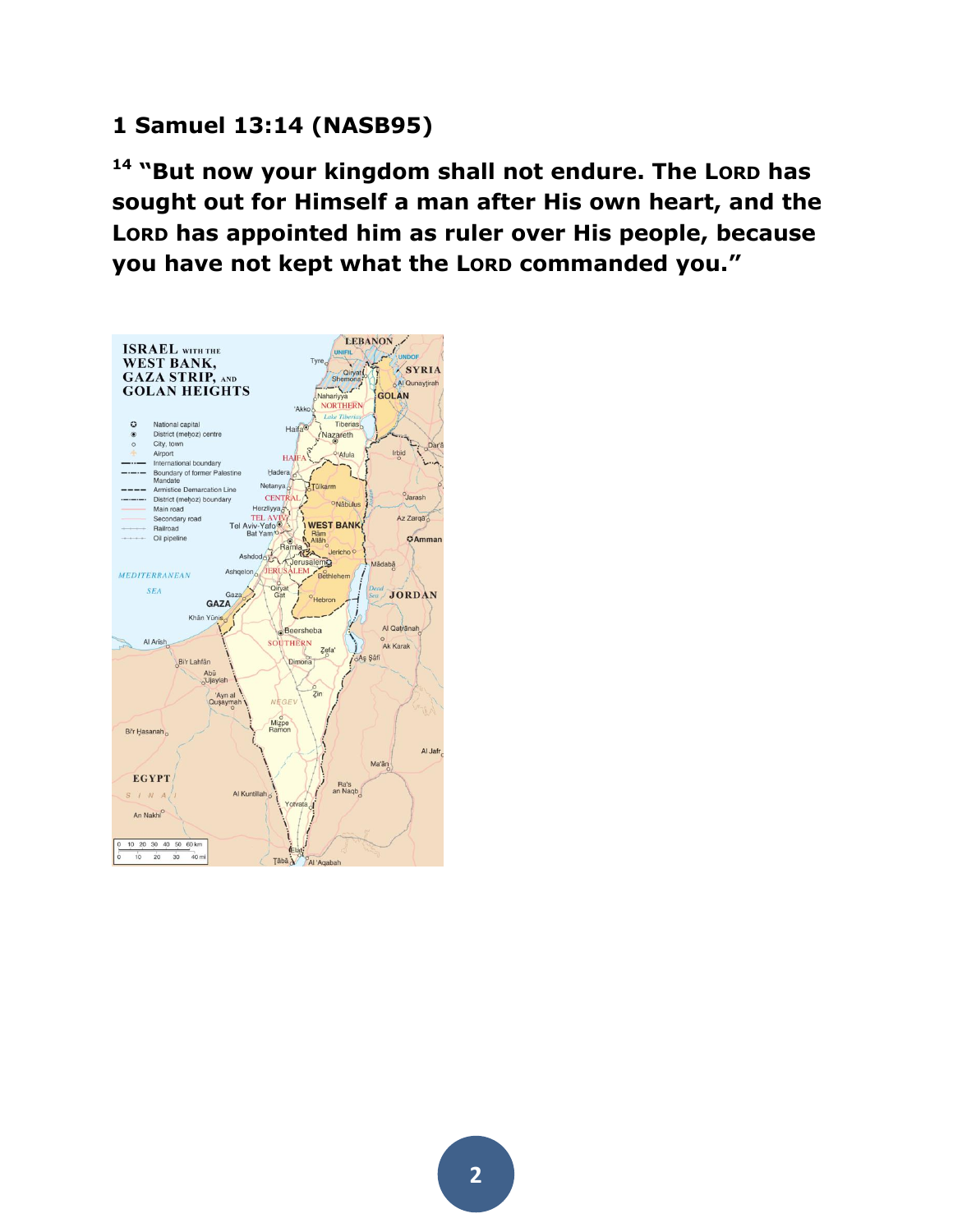

**1 Samuel 17:34-37 "Your servant was tending his father's sheep. When a lion or a bear came and took a lamb from the flock, I went out after him and attacked him, and rescued it from his mouth; and when he rose up against me, I seized him by his beard and struck him and killed him. Your servant has killed both the lion and the bear; and this uncircumcised Philistine will be like one of them, since he has taunted the armies of the living God." And David said, "The Lord who delivered me from the paw of the lion and from the paw of the bear, He will deliver me from the hand of this Philistine."**

#### **2 Samuel 11:1-2**

**"Then it happened in the spring, at the time when kings go out to battle, that David sent Joab and his servants with him and all Israel, and they destroyed the sons of Ammon and besieged Rabbah. But David stayed at Jerusalem."** 

**Now when evening came David arose from his bed and walked around on the roof of the king's house, and from**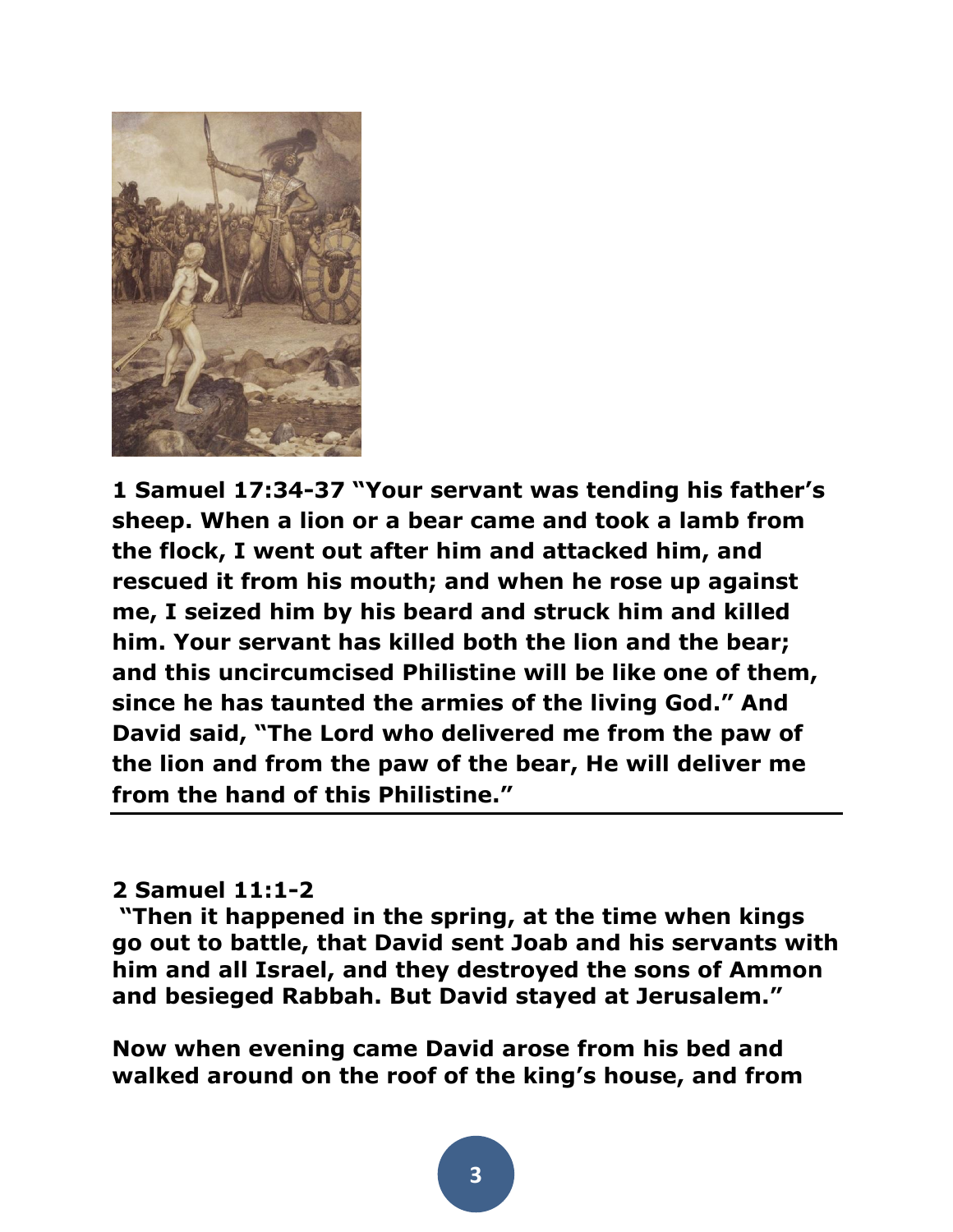**the roof he saw a woman bathing; and the woman was very beautiful in appearance. So David sent and inquired about the woman.** 

**2 Samuel 11:4 "David sent messengers and took her, and when she came to him, he lay with her; and when she had purified her uncleanness, she returned to her house.**

**2 Samuel 11:5 "The woman conceived; and she sent and told David, and said, 'I am pregnant.'"** 



# **2 Samuel 11:14–15 (NASB95)**

**<sup>14</sup> Now in the morning David wrote a letter to Joab and sent** *it* **by the hand of Uriah. <sup>15</sup> He had written in the letter, saying, "Place Uriah in the front line of the fiercest battle and withdraw from him, so that he may be struck down and die."**

**2 Samuel 11:26 Now when the wife of Uriah heard that Uriah her husband was dead, she mourned for her**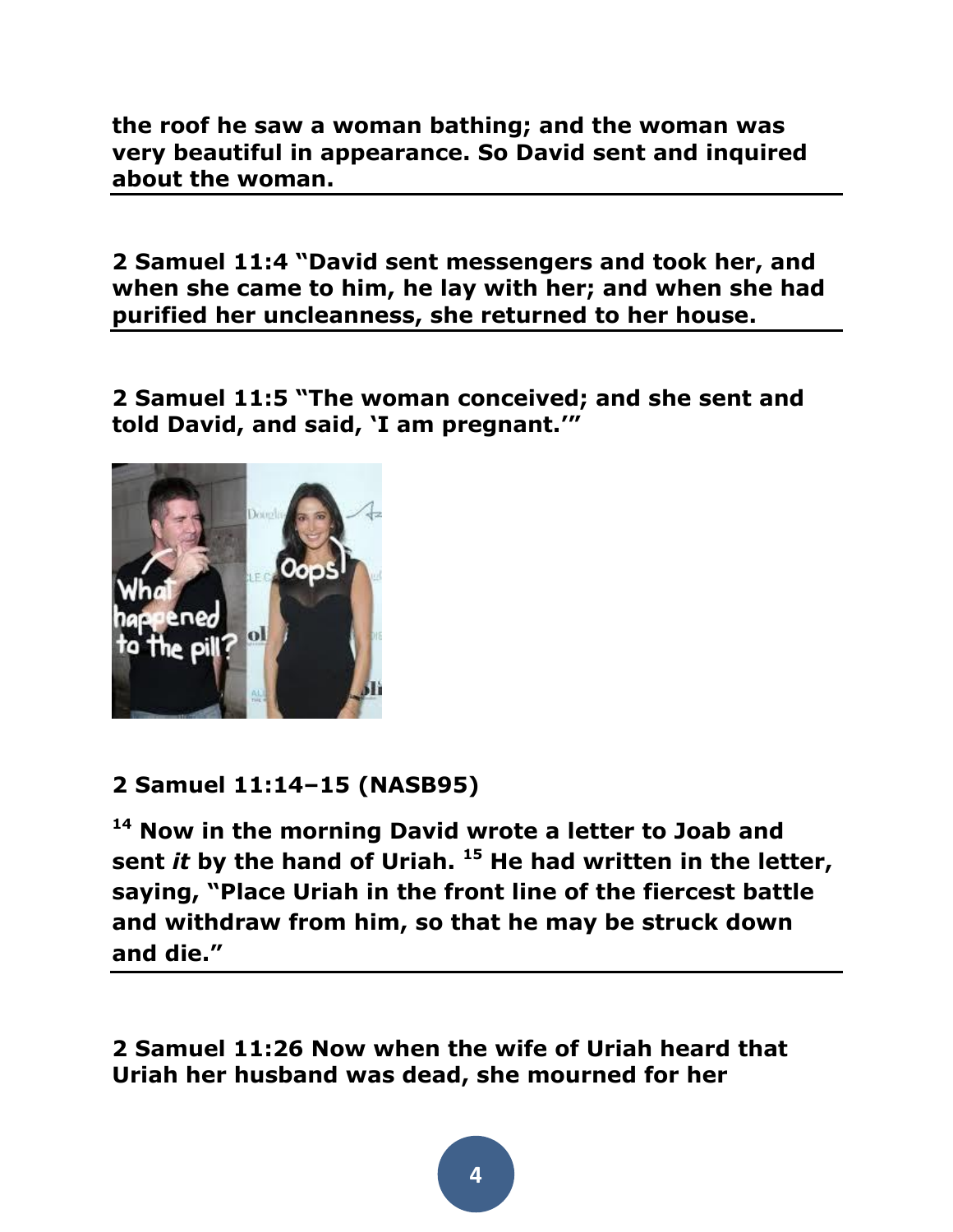**husband. When the time of mourning was over, David sent and brought her to his house and she became his wife; then she bore him a son. But the thing that David had done was evil in the sight of the Lord.** 

**2 Samuel 12:1-6 Then the Lord sent Nathan to David. And he came to him and said, "There were two men in one city, the one rich and the other poor. The rich man had a great many flocks and herds. But the poor man had nothing except one little ewe lamb which he bought and nourished; and it grew up together with him and his children. It would eat of his bread and drink of his cup and lie in his bosom, and was like a daughter to him. Now a traveler came to the rich man, and he was unwilling to take from his own flock or his own herd, to prepare for the wayfarer who had come to him; rather he took the poor man's ewe lamb and prepared it for the man who had come to him." Then David's anger burned greatly against the man, and he said to Nathan, "As the Lord lives, surely the man who has done this deserves to die. He must make restitution for the lamb fourfold, because he did this thing and had no compassion."** 

**2 Samuel 12:7-8 Nathan then said to David, "You are the man! Thus says the Lord God of Israel, 'It is I who anointed you king over Israel and it is I who delivered you from the hand of Saul. I also gave you your master's house and your master's wives into your care, and I gave you the house of Israel and Judah; and if that had been too little, I would have added to you many more things like these!'"** 

**2 Samuel 12:9-10"Why have you despised the word of the Lord by doing evil in His sight? You have struck down Uriah the Hittite with the sword, have taken his wife to be**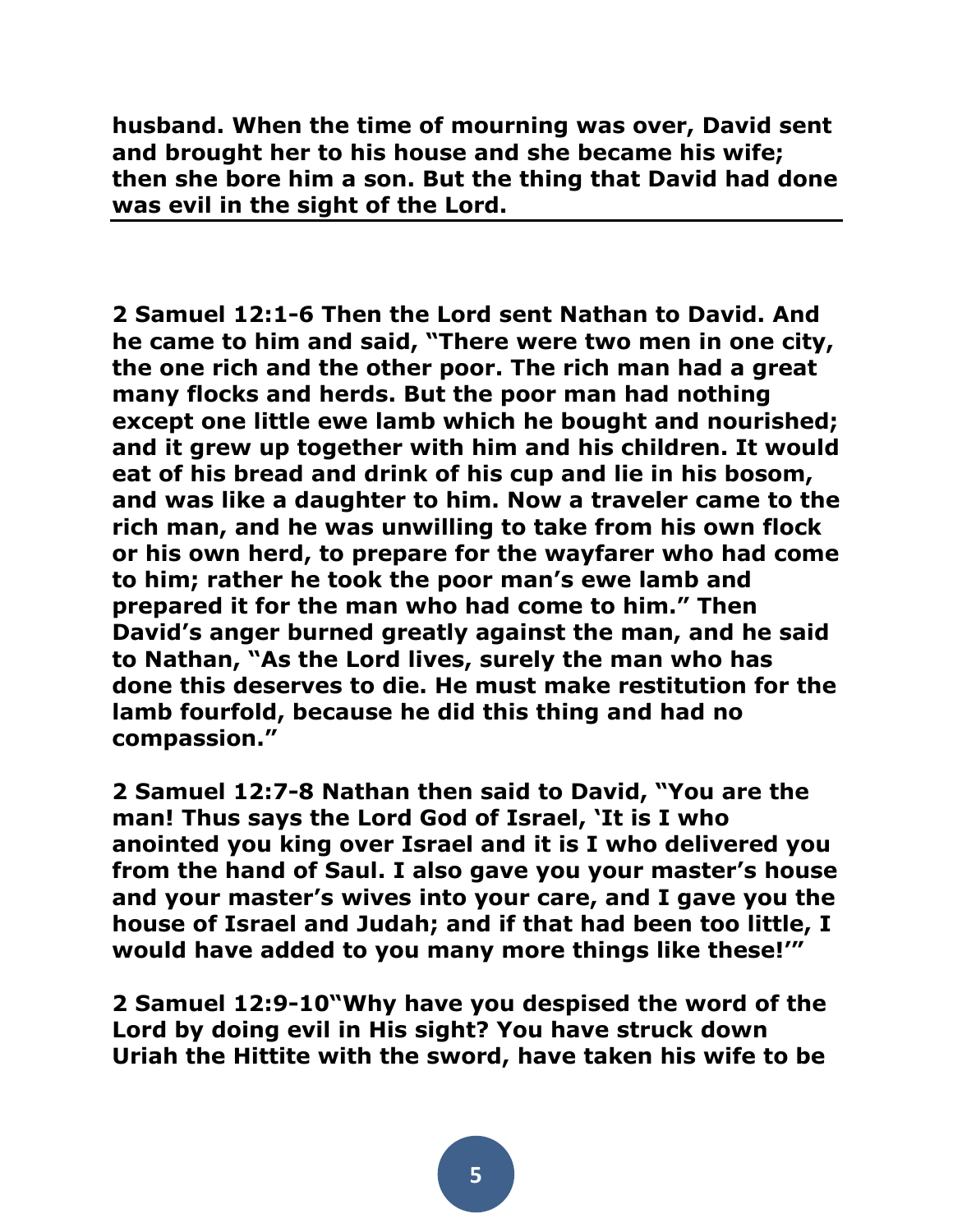**your wife, and have killed him with the sword of the sons of Ammon.**

**Deuteronomy 8:5: "Thus you are to know in your heart that the Lord your God was disciplining you just as a man disciplines his son."**

**Job 5:17: "Behold, how happy is the man whom God reproves, so do not despise the discipline of the Almighty."**

**Proverbs 3:11-12: "My son, do not reject the discipline of the Lord or loathe His reproof. For whom the Lord loves He reproves, even as a father corrects the son in whom he delights."**

**Hebrews 12:5-7: "And you have forgotten the exhortation which is addressed to you as sons, 'My son, do not regard lightly the discipline of the Lord, Nor faint when you are reproved by Him; For those whom the Lord loves He disciplines, And He scourges every son whom He receives.' It is for discipline that you endure; God deals with you as with sons; for**

**2 Samuel 12:11-14 Now therefore, the sword shall never depart from your house, because you have despised Me and have taken the wife of Uriah the Hittite to be your wife." Thus says the Lord, "Behold, I will raise up evil against you from your own household; I will even take your wives before your eyes and give them to your companion, and he will lie with your wives in broad daylight. Indeed you did it secretly, but I will do this thing before all Israel, and under the sun."**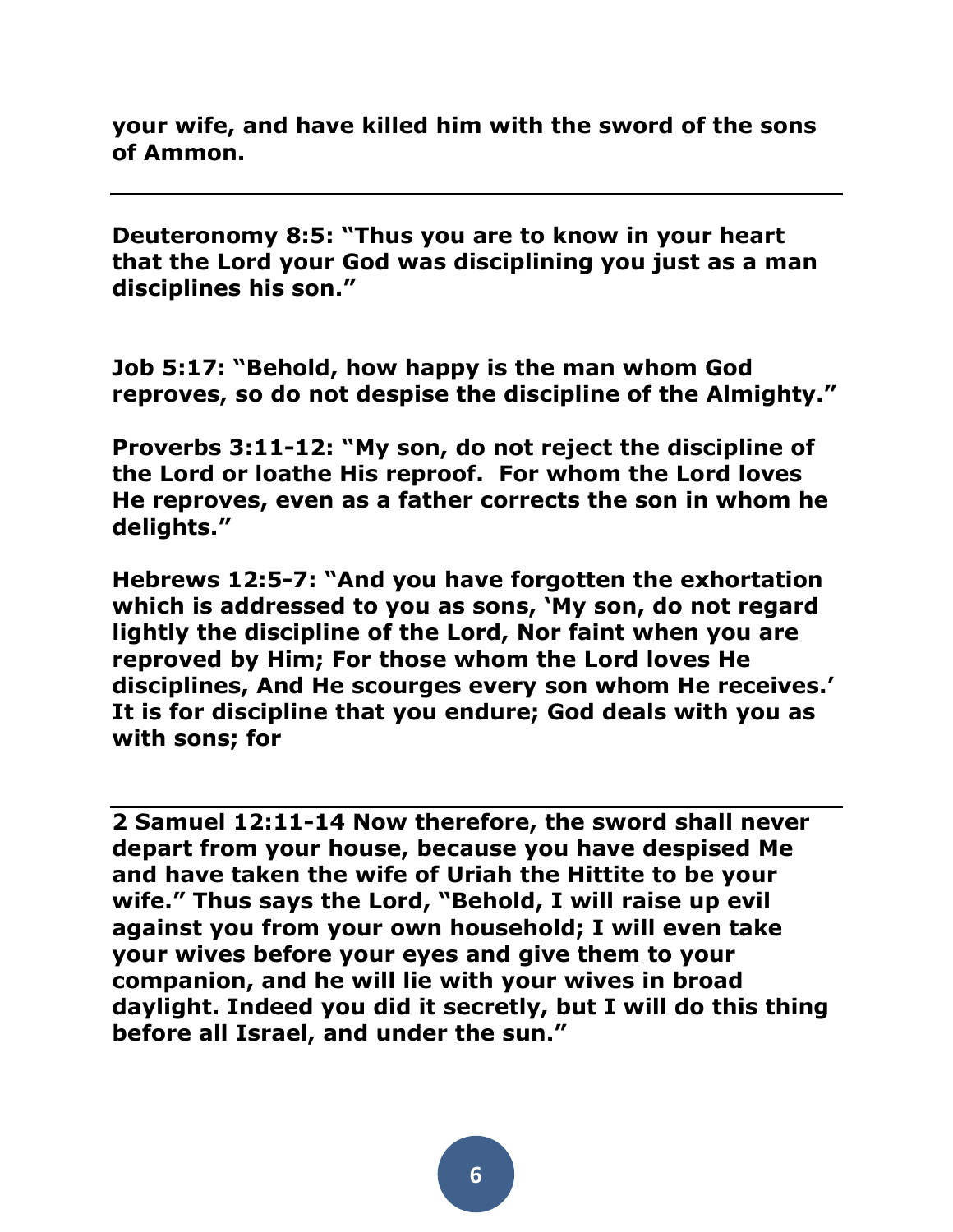**Then David said to Nathan, "I have sinned against the Lord." And Nathan said to David, "The Lord also has taken away your sin; you shall not die. However, because by this deed you have given occasion to the enemies of the Lord to blaspheme, the child also that is born to you shall surely die."**

*Hebrews 8:12*

*For I will forgive their wickedness and will remember their sins no more* 

**Psalm 103:11-12**

*For as high as the heavens are above the earth, so great is his love for those who fear him; as far as the east is from the west, so far has he removed our transgressions from us.*

**Isaiah 43:25**

*"I, even I, am he who blots out your transgressions, for my own sake, and remembers your sins no more.*

# **1 Peter 2:24 (NASB95)**

**<sup>24</sup> and He Himself bore our sins in His body on the cross, so that we might die to sin and live to righteousness; for by His wounds you were healed.** 

**Noah got drunk Abraham lied Jacob deceived his dad**